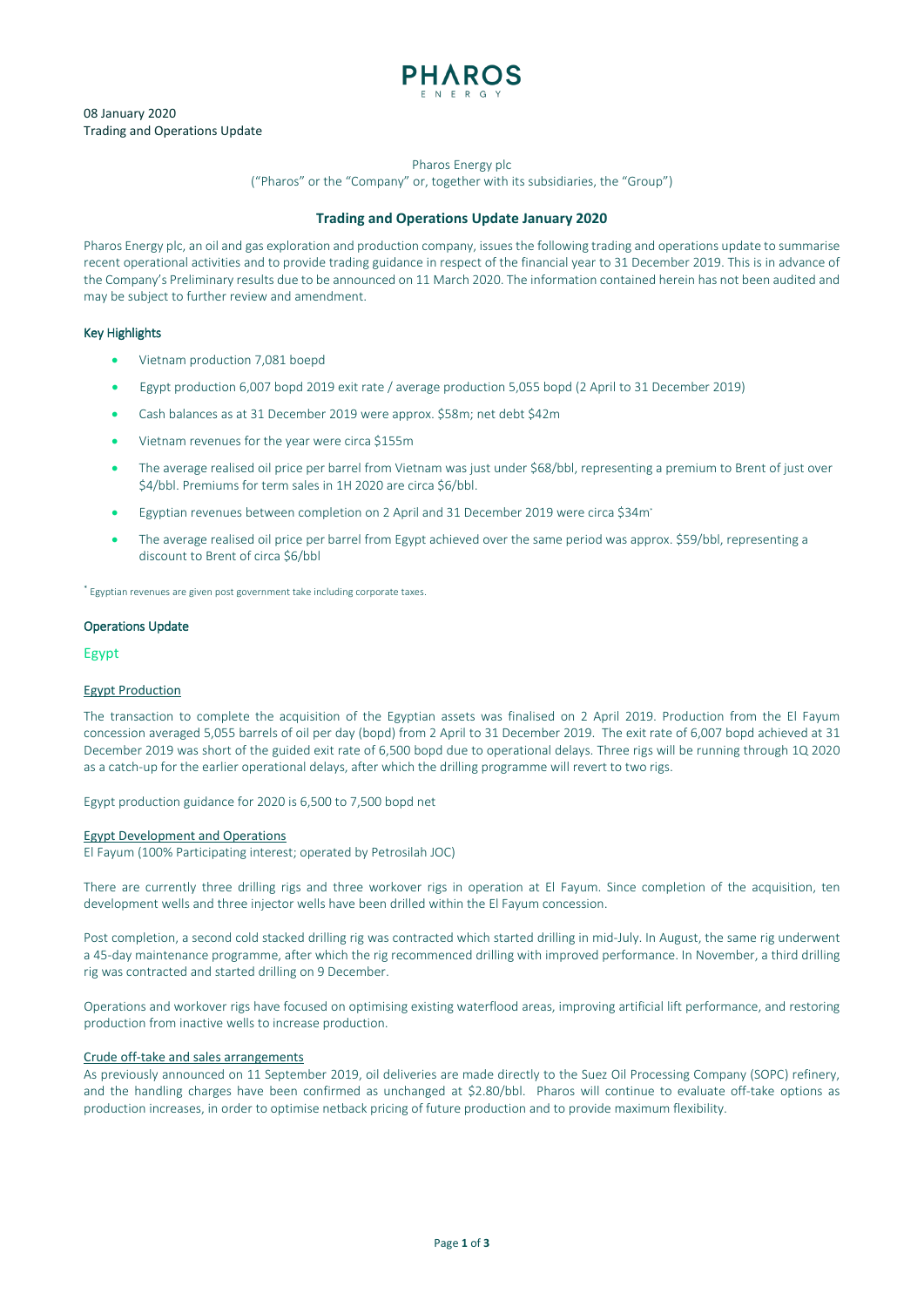

# 08 January 2020 Trading and Operations Update

### 2020 Work Programme

Three rigs will be running through 1Q 2020, after which the drilling programme will revert to two rigs. The three drilling rigs will continue to drill a combination of production and injection wells to start new waterflood areas and increase production. The focus in 2020 is on updating subsurface static and dynamic models based on the 2019 drilling campaign. This will further optimise waterflood patterns and well spacing, in addition, we expect this to improve sweep efficiency and increase well deliverability and to maximize the probability of achieving and possibly exceeding the upper range of the production guidance.

### Exploration

Over 100m of core was acquired in the Al Medina 1X exploration well, which was drilled in January 2019. Special core analysis was undertaken, which confirmed high total organic content in the AR F section. Subsequent geochemical analysis has confirmed that the AR F has entered the generative oil window at this location. A future well at greater burial depths to the north, will be needed to test for oil expulsion. New exploration well activities are deferred whilst the Company focuses on the development and production of discovered resources.

### Vietnam

### Vietnam Production

Production in 2019 from the TGT and CNV fields net to the Group's working interest averaged 7,081 boepd. This is in line with the 2019 production guidance of 6,500 to 7,500 boepd.

TGT production averaged 17,847 boepd gross and 5,382 boepd net to Pharos. CNV production averaged 6,793 boepd gross and 1,699 boepd net to Pharos.

Vietnam production guidance for 2020 is 5,500 to 6,500 boepd net.

### Vietnam Development and Operations

#### Block 9-2 – CNV Field (25% working interest; operated by HVJOC) Production wells

No further drilling activities in CNV took place for the remainder of 2019. In October, temporary conversion of the water injection pipeline to gas lift was completed and the JOC is now focussed on improving CNV-5P-ST2 well performance. Later this year conversion of the pipeline will be made permanent allowing increased gas lift volumes. At that point it will be possible to flow test the CNV 6PST1.

### Block 16-1 – TGT Field (30.5% working interest; operated by HLJOC) Production wells

In 2019, activities were focused on increasing well productivity by optimising gas-lift for key wells, improving operational efficiencies and up-time and significant well intervention. In January 2019, the TGT-H5 31P well drilled through the main reservoir sections and discovered oil in the deeper high temperature, high pressure (HTHP) Oligocene section. The well continues to produce from the Miocene and shallower Oligocene.

The Borr Idun rig was contracted through PV Drilling (PVD) to execute the approved 2019-work programme of two firm wells. The first of the two firm wells, the TGT-H5-32I injector well spudded in November 2019 and was completed at the end of December. The TGT-H5-32I well is currently producing oil and conversion to a water injector will be at a later date. The rig is currently on a zero day rate while it waits for a weather window to move north to drill TGT-H1-15X. It is anticipated that the rig will arrive at its location by mid-January, weather permitting. The TGT-H1-15X well is targeting not only Miocene and Oligocene producing sands but also appraise the deeper Oligocene D & E sequence play discovered by the TGT-H5 31P well in January 2019. The TGT-H1-15X well will be fracked before testing to optimise flow from the deeper tight reservoirs before assessing their potential commerciality.

# TGT Compressors and FPSO Tie-In Agreement (TIA)

Delivery of the upgraded bundles for the Gas Turbine compressors for the Leased FPSO was made in December and completion of the upgrade remains as expected to be in 1H 2020. The upgraded compressors will be operating at a higher discharge pressure and we anticipate some production improvement from being able to inject deeper into the wells.

Negotiations on the TIA between the HLJOC and the current counterparty, Thang Long Joint Operating Company (TLJOC) continue.

# 2020 Work Programme

The H1-15X well will be drilled in early 2020, expected to complete in early 2Q.

An updated Full Field Development Plan (FFDP) that includes drilling six wells in 2021 has been issued to all partners and we anticipate approvals from Partners, and final approvals from PetroVietnam and the Vietnamese Government in 2Q 2020.